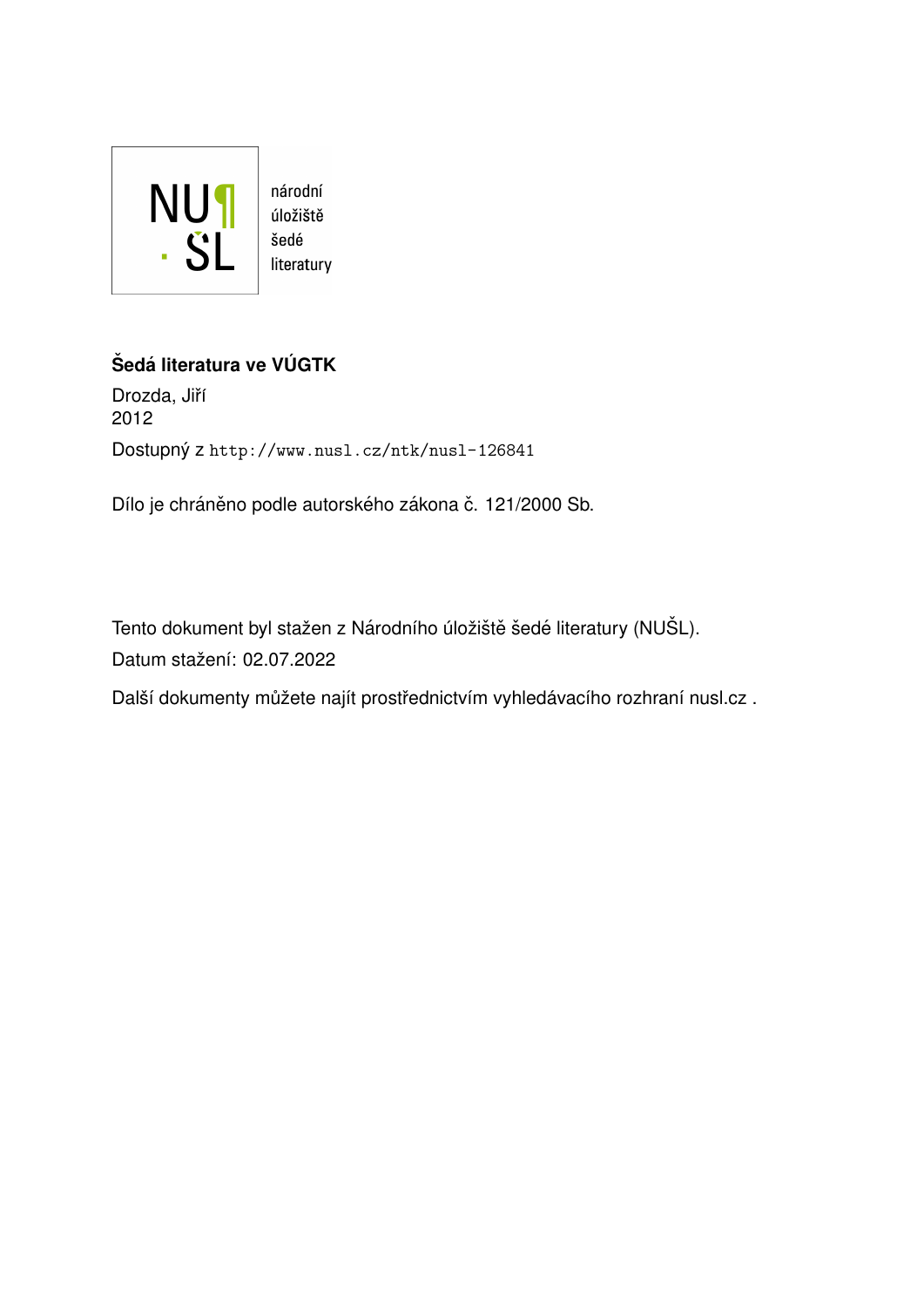

5. year of the seminars on Providing Access to Grey Literature 2012

# **Grey Literature in VÚGTK**

Ing. Jiří Drozda

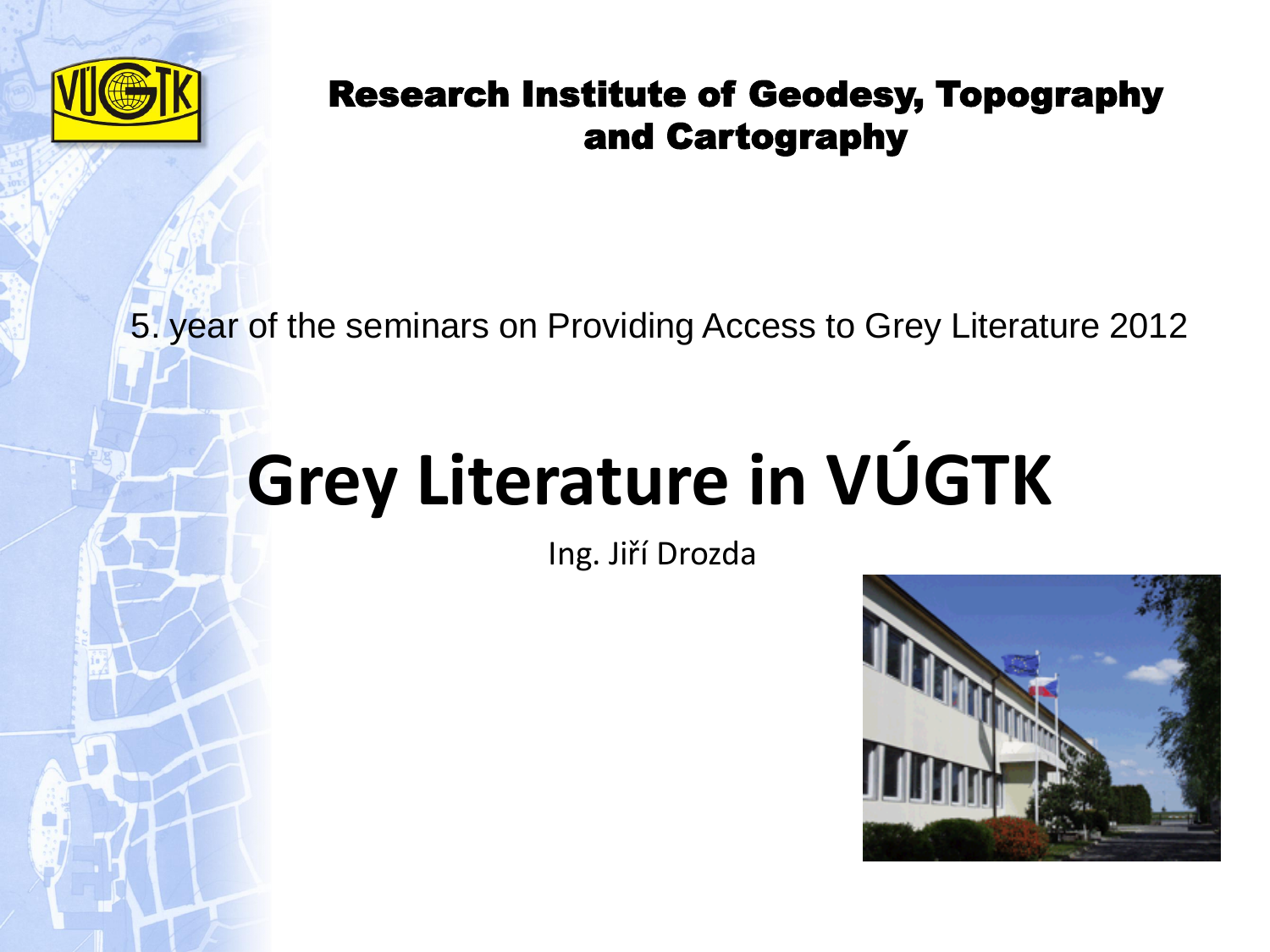

Provide research and development in the field of surveying and the cadastre, development and testing of new techniques, procedures and software and expertise in the following areas:

- Geodesy and a geodynamics,
- Global navigation systems service GPS (IGS),
- Building geodesy,
- The creation and maintenance of the Czech cadastre,
- Research and development of the surveying information system and cadastre as a source of information for the registry of State information systems,
- Activity in the State standardization and Metrology in surveying and the cadastre,
- Authorized metrological centre
- Branch Information Centre and Surveying library.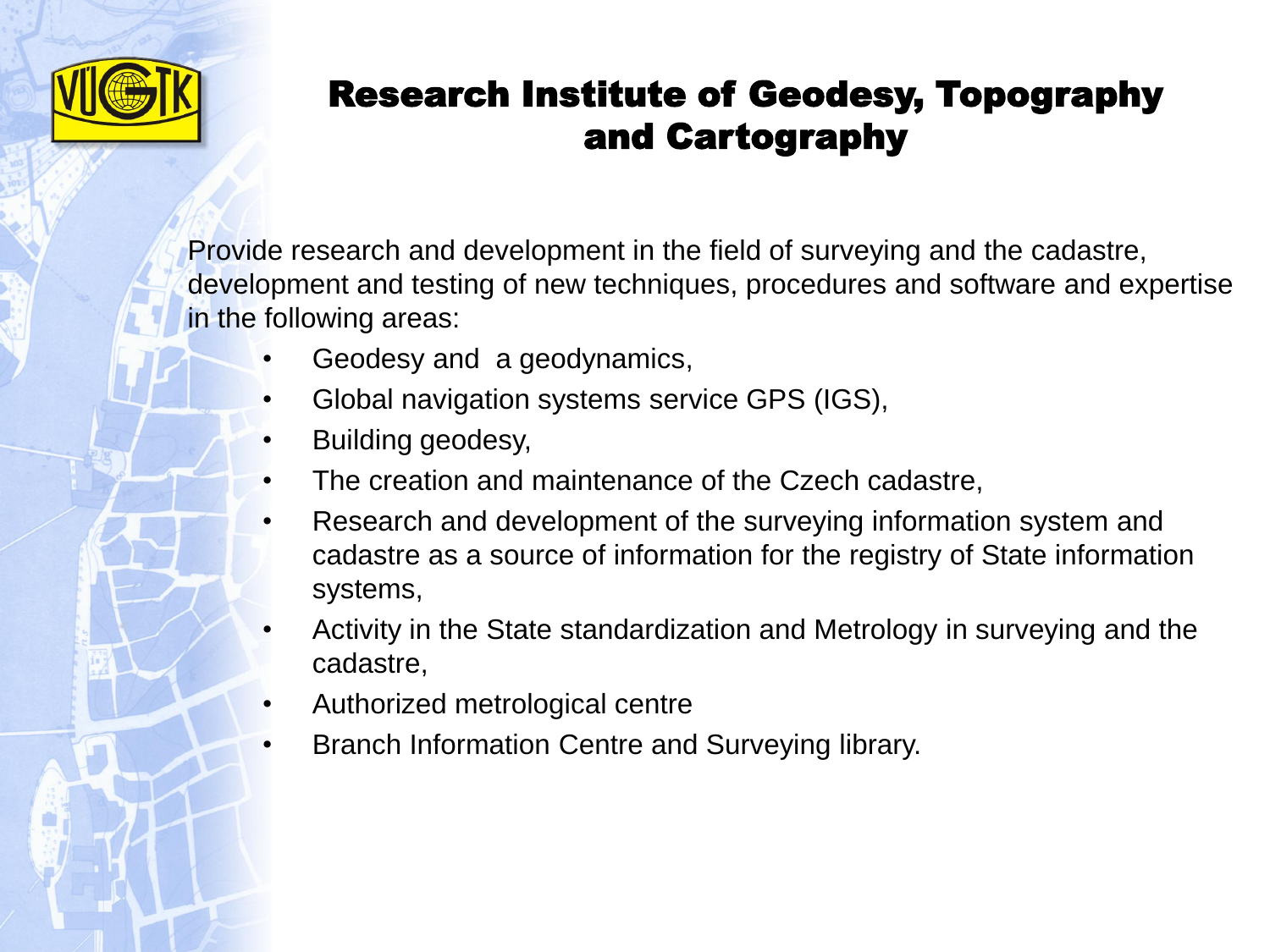

## Why **NUŠL** (National Repository of Grey Literature) ?

- Obligation to publish the documents,
	- Act No. 341/2005 Coll., on public research institutions
	- Act No. 106/1999 Coll., on free access to information
	- Act No. 137/2006 Coll., on public procurement

#### • Participation in the projects and international organizations

- The European Structural Funds
- Grant Agency of Czech Republic, Technology Agency of Czech Republic , Ministry of the Interior, the Ministry of culture,
- CLGE, ICA, FIG, EuroGraphic, FIABCI, ISPR
- Promotion of research, doctoral candidates and young scientists
	- Citations, lecture activities, publications, preprints
- Prof. PhDr. František NUŠL
	- The first Director of the Astronomical Institute Ondřejov
	- Mercury circumzenital for determining of latitude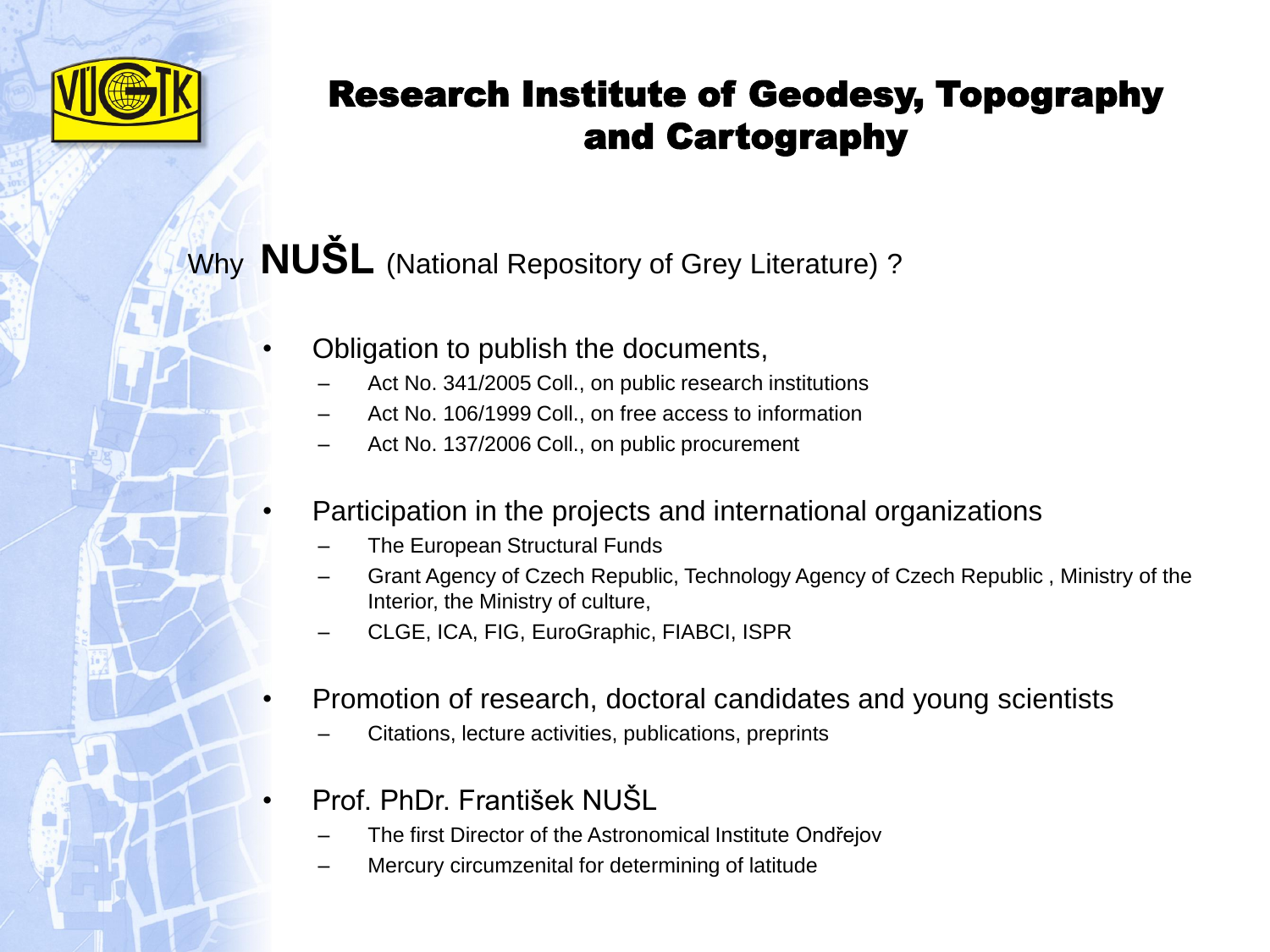

#### The current status

- Publication on Web pages
	- [www.vugtk.cz](http://www.vugtk.cz/)
	- Non-system saving of all documents
	- The impossibility of searching
	- Difficult publications of documents
	- Multiply storage of documents

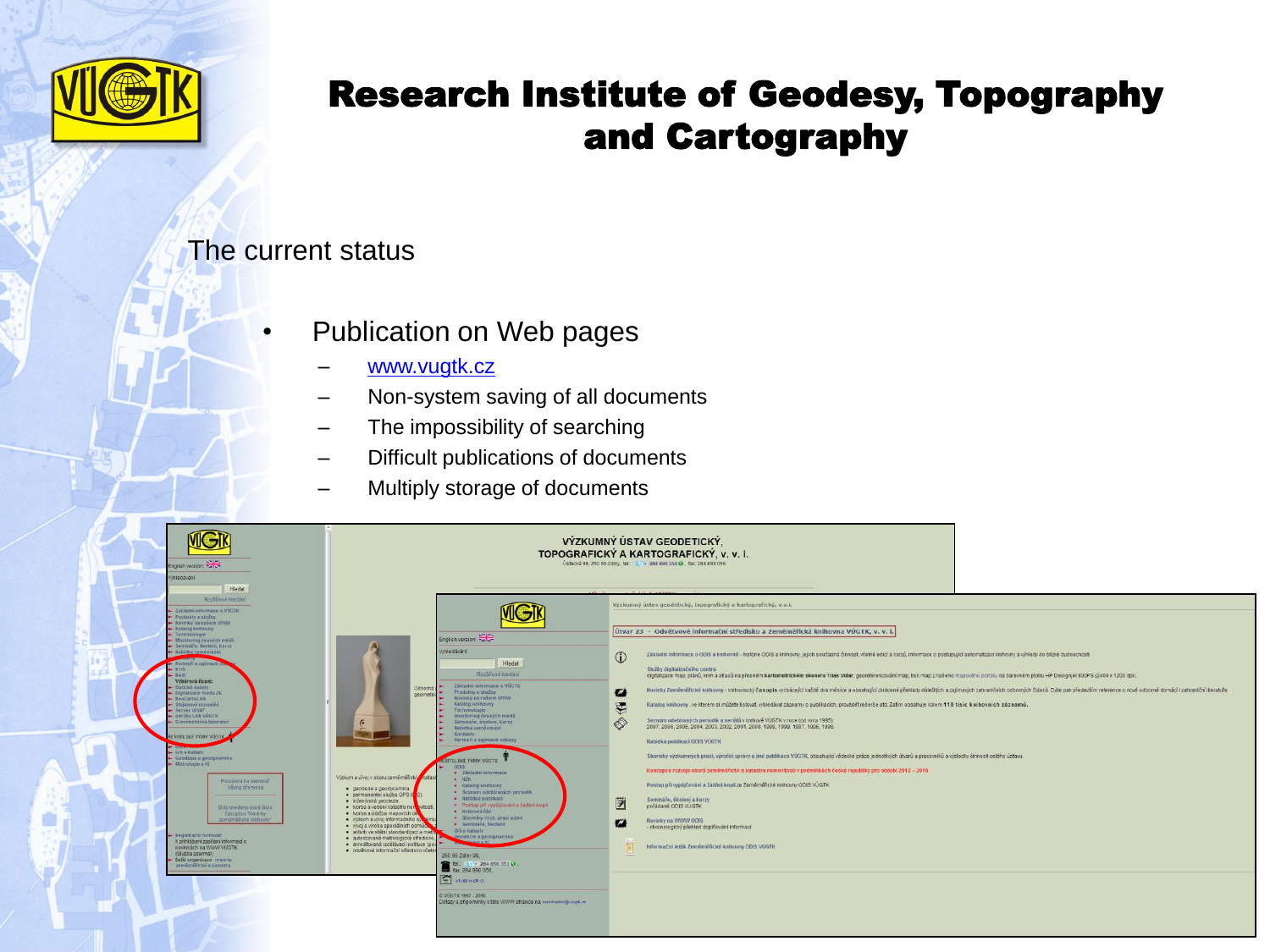

The publication of gray literature (NUŠL) versus local repository

- Gray literature publication
	- Annual reports, Projects final reports,
	- Professional articles and monographs,
- Preservation and archiving of internal documents
	- Meetings and negotiations records,
	- Executive and Scientific Council's documents,
	- Project documentations,
- Presentations, advertising and promotional materials
	- Presentations, videos, and photo-documentation,
	- Promotional and advertising materials,
	- Materials of professional events,
	- Scientific data and observation data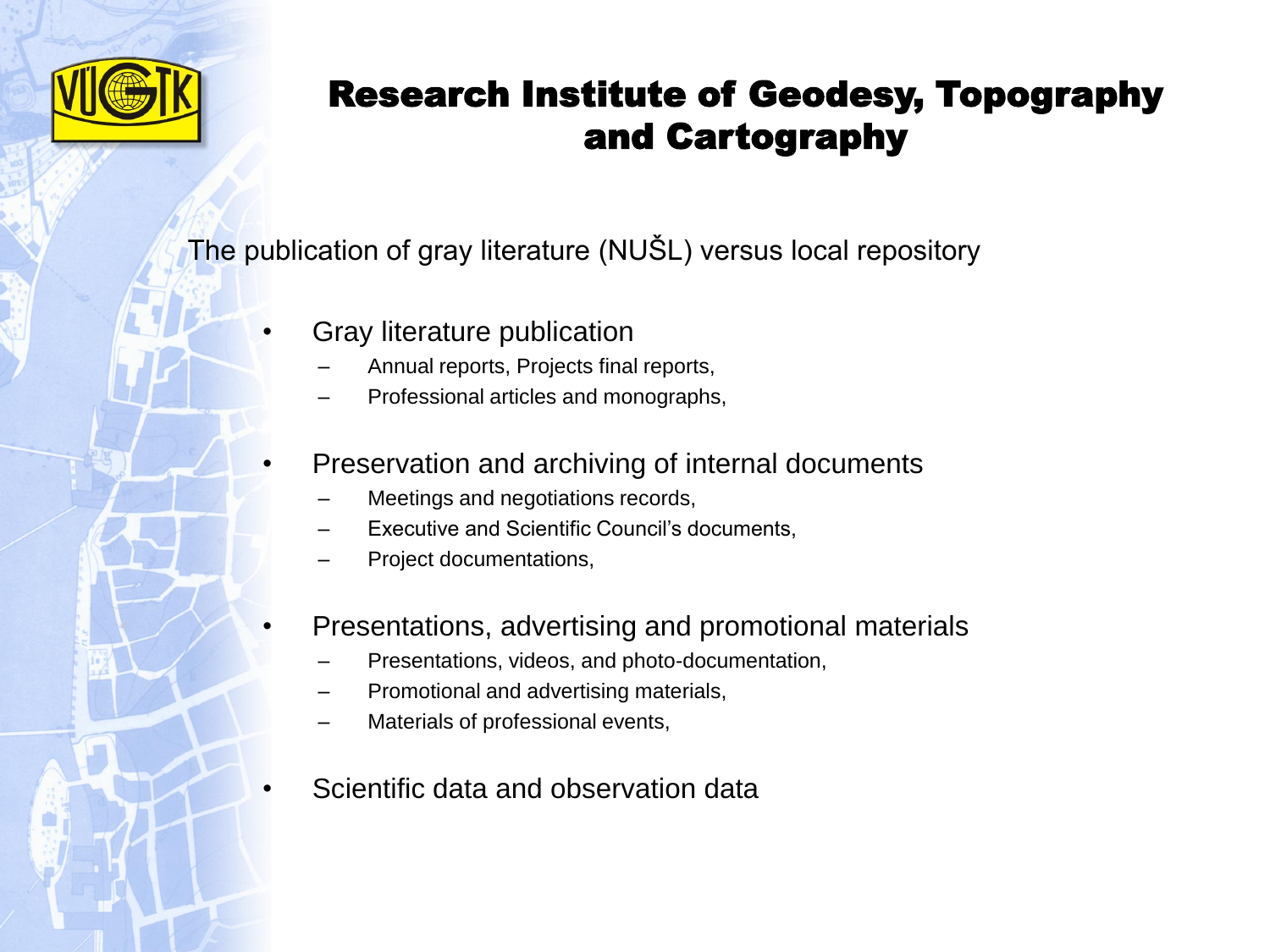

#### Local repository

- Storage system of internal documents
	- Significant growth of the scope and quantity of documents (Moor law)
	- Documents searching
	- Multiple storage of the same document
- Publications and management of flow of internal documents
	- Categorize of documents (document type)
	- Publication of internal documents
	- Document archiving system

**The transition from a focus on digital documents to the recognition of the importance of metadata**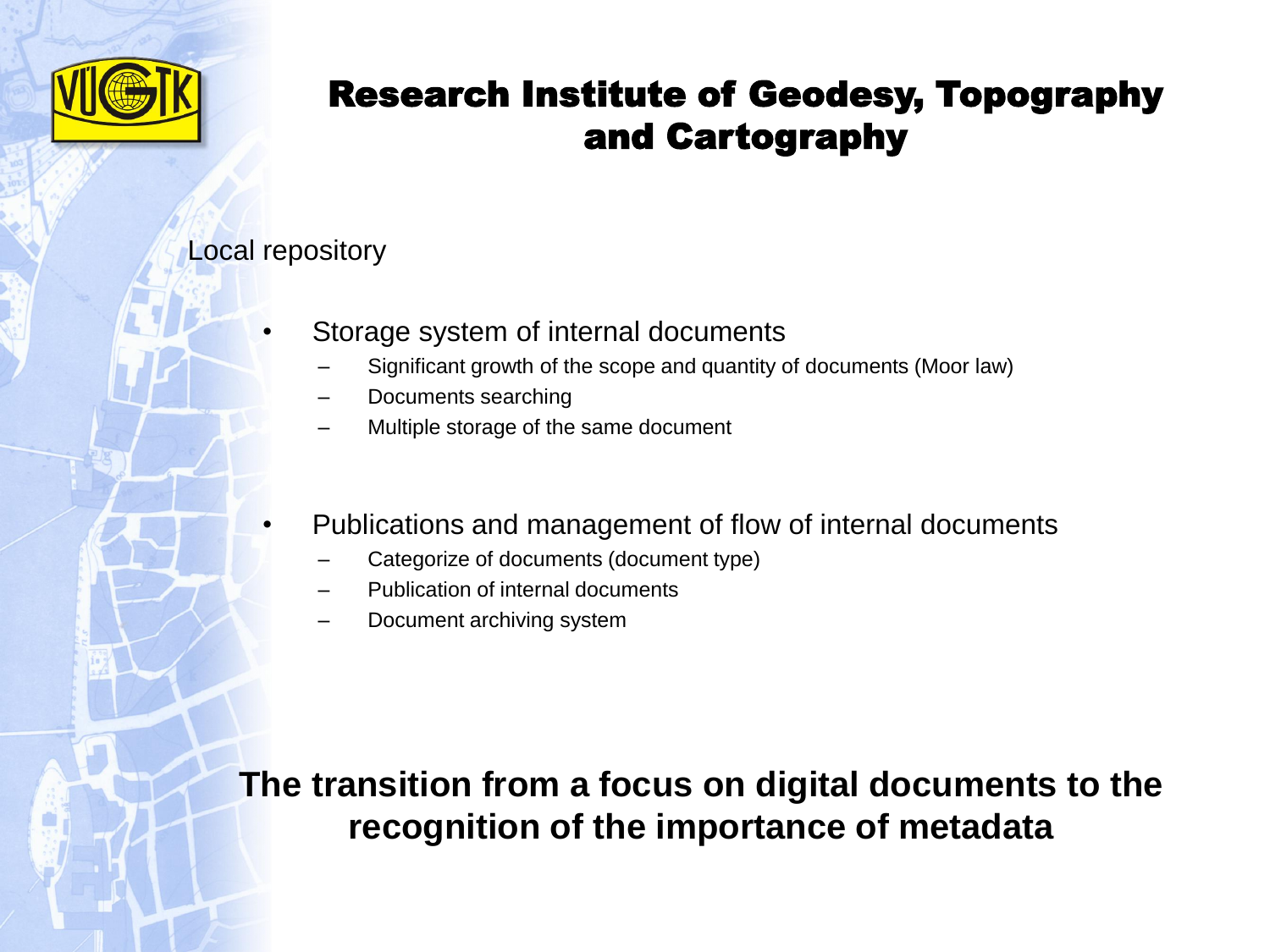

Design of structure of repositories (document's typology)

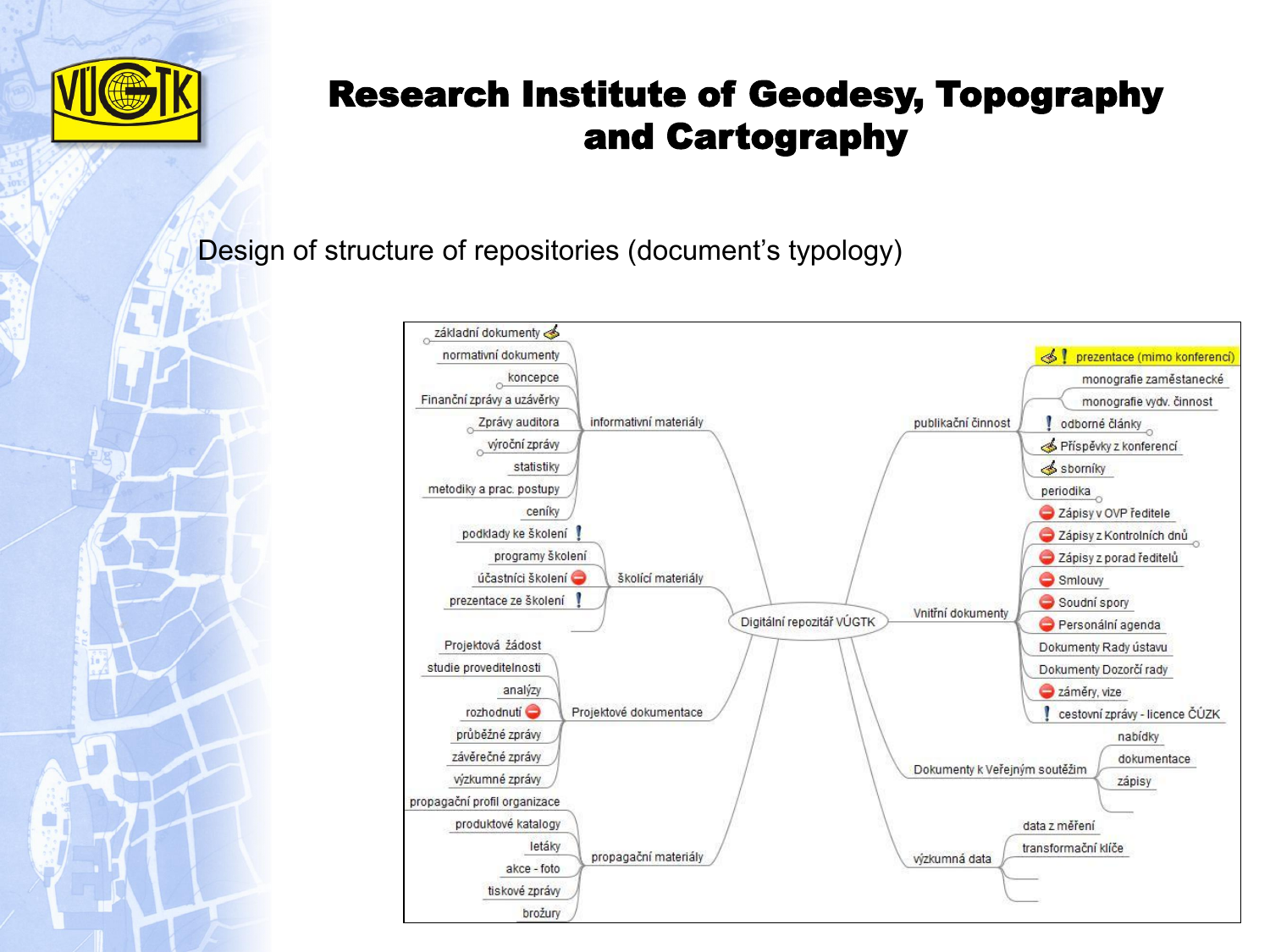

The horizontal breakdown of documents — the general division

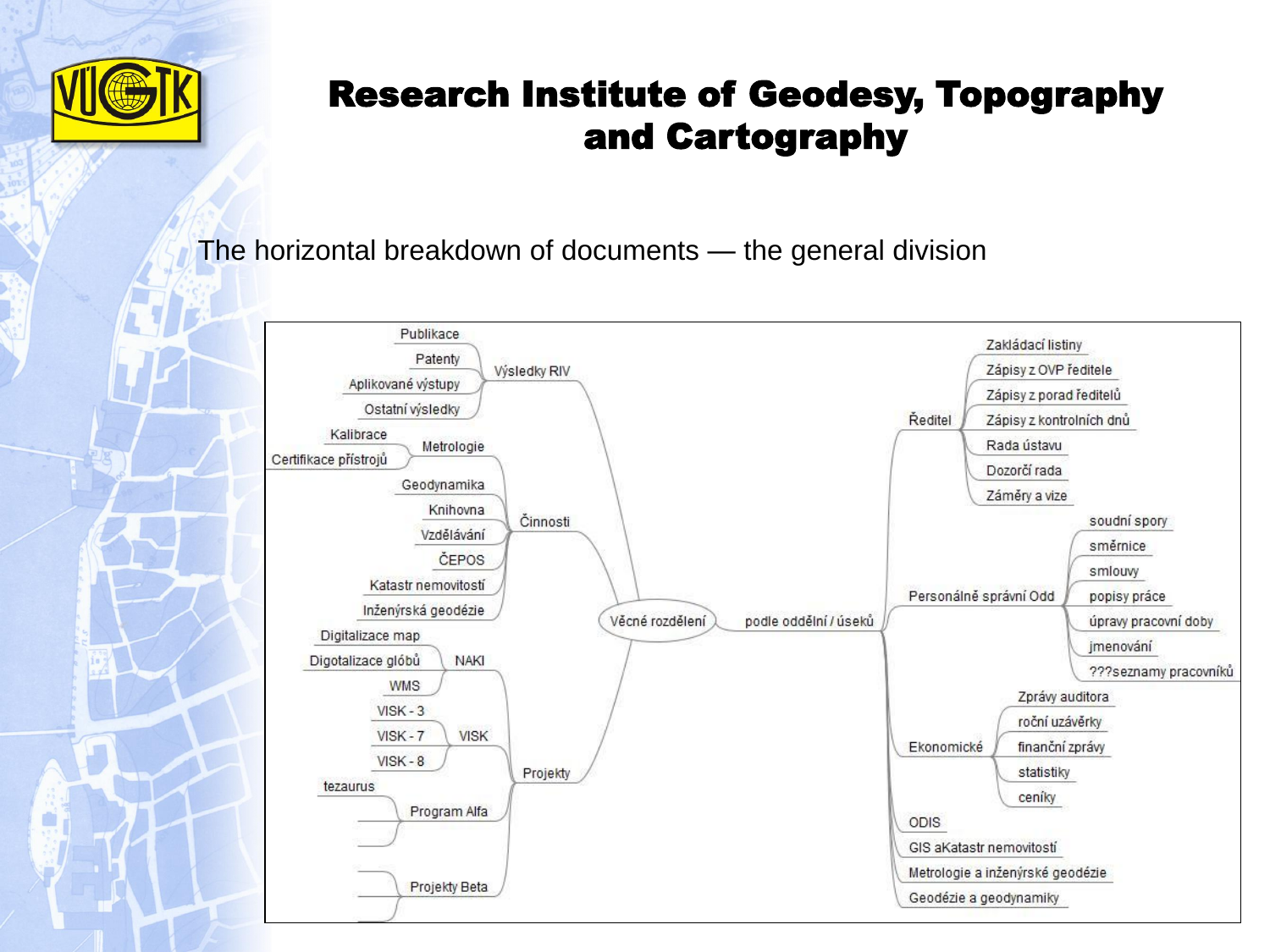

#### What should and what should not be in the repository

- Foundation Character, Trade Certificate, internal normative documents
- Annual reports, project reports, audit reports
- Contracts, licenses, certification and accreditation
- The concept of development, long-term business plans
- Professional publications and monographs, preprints, conference contributions
- Meeting and negotiations records, travel reports
- Promotional materials, training materials,
- **Laws, decrees and other legislation** *(freely available on the intranet)*
- **Personal documentation** *(contracts of employment, level acreage)*
- **Lists of workers and/or materials, phone books,…**
- **Internal company correspondence**
- **Accounting documents** *(invoice, …)*

## **The institutional repository is NOT a information system !!!**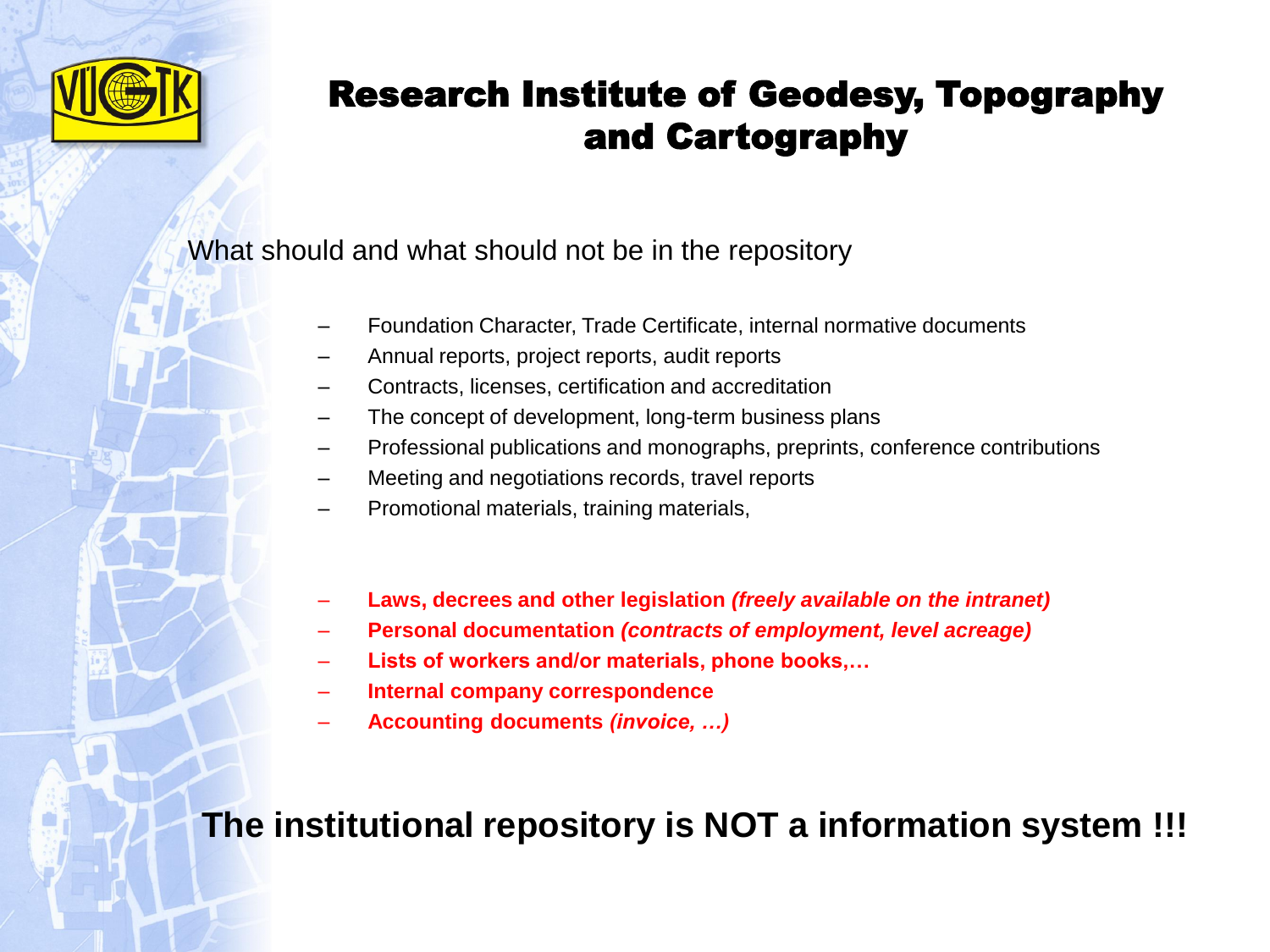

#### The technical solution

- HW Server HP ProLiant DL180G6, 2G
- OS Linux Ubuntu 12.04
- SW CDS Invenio
- Internal versus external IP address

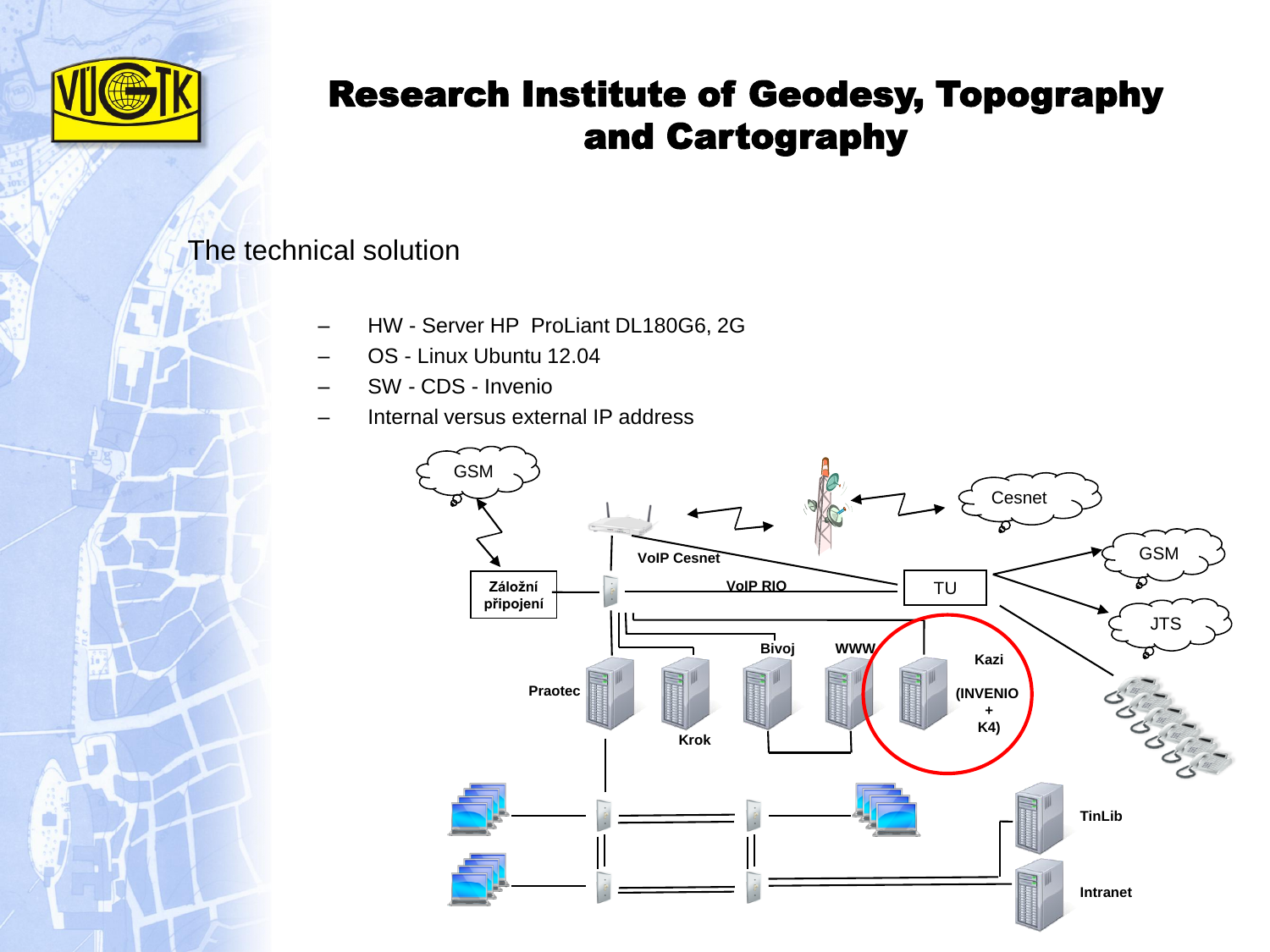

#### The willingness to publish documents

- Fear of "copying the idea"
- The publication will be "some extra work"
- Increase the publicity and visibility of the institute, teams and individual researchers too
- The introduction of the system into the handling of documents

#### The ability to publish documents

- The need for staff training
- Ensuring access and service from other remote laboratories
- Create a simple "input" templates
- Explain the importance and the need for metadata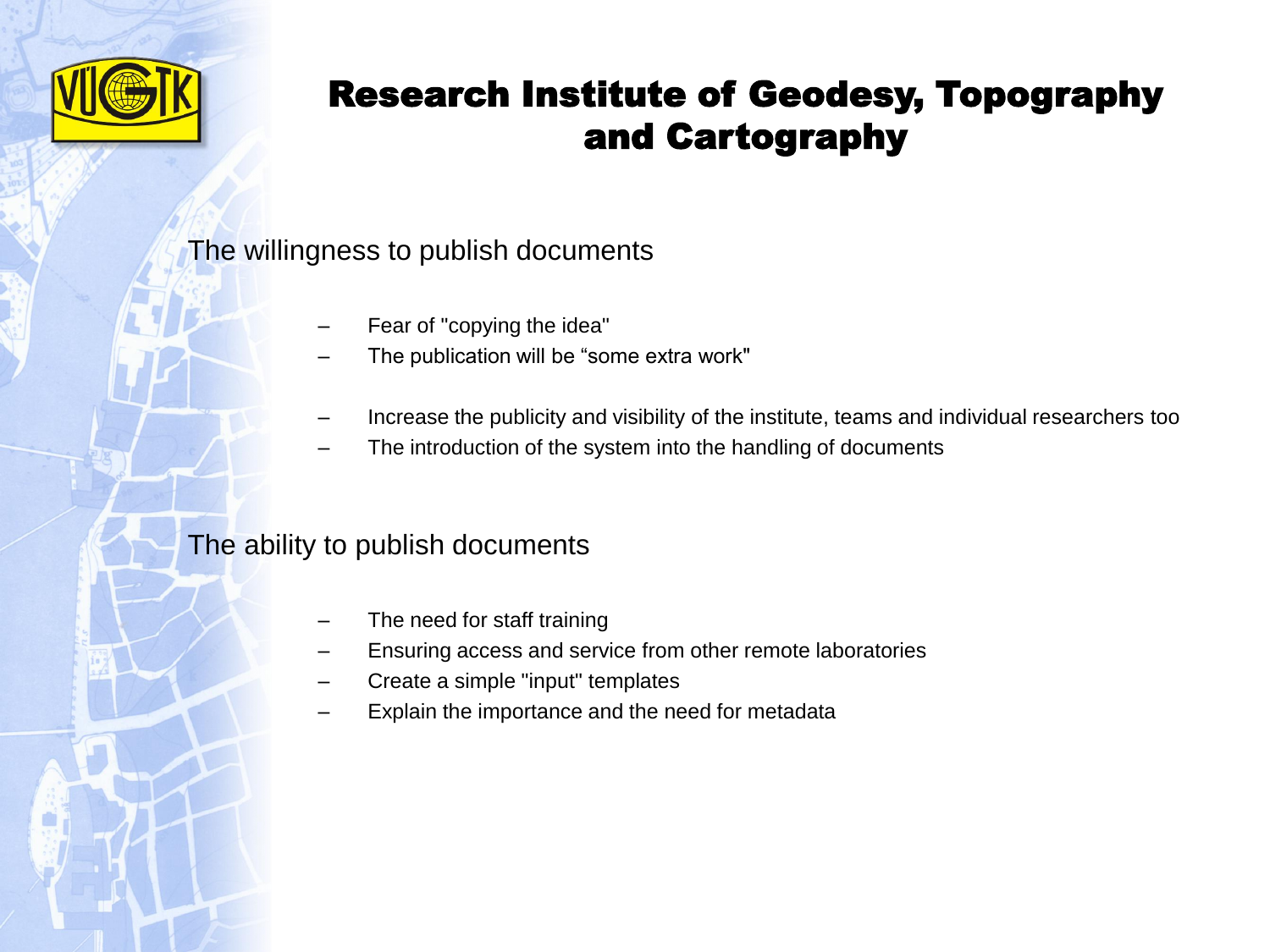

#### The right to publish documents

- The license conditions
	- employee work (license)
	- research based on contract
	- conditions for publication of the results of research in the international projects
	- publishing copyright
- Personal data protection (Law No. 101/2000 Coll., on protection of personal data)
- Protection of industrial designs and solutions
- The protection of classified information (Act No. 412/2005 Coll., on the protection of classified information, and security eligibility)

#### – **Internal documents**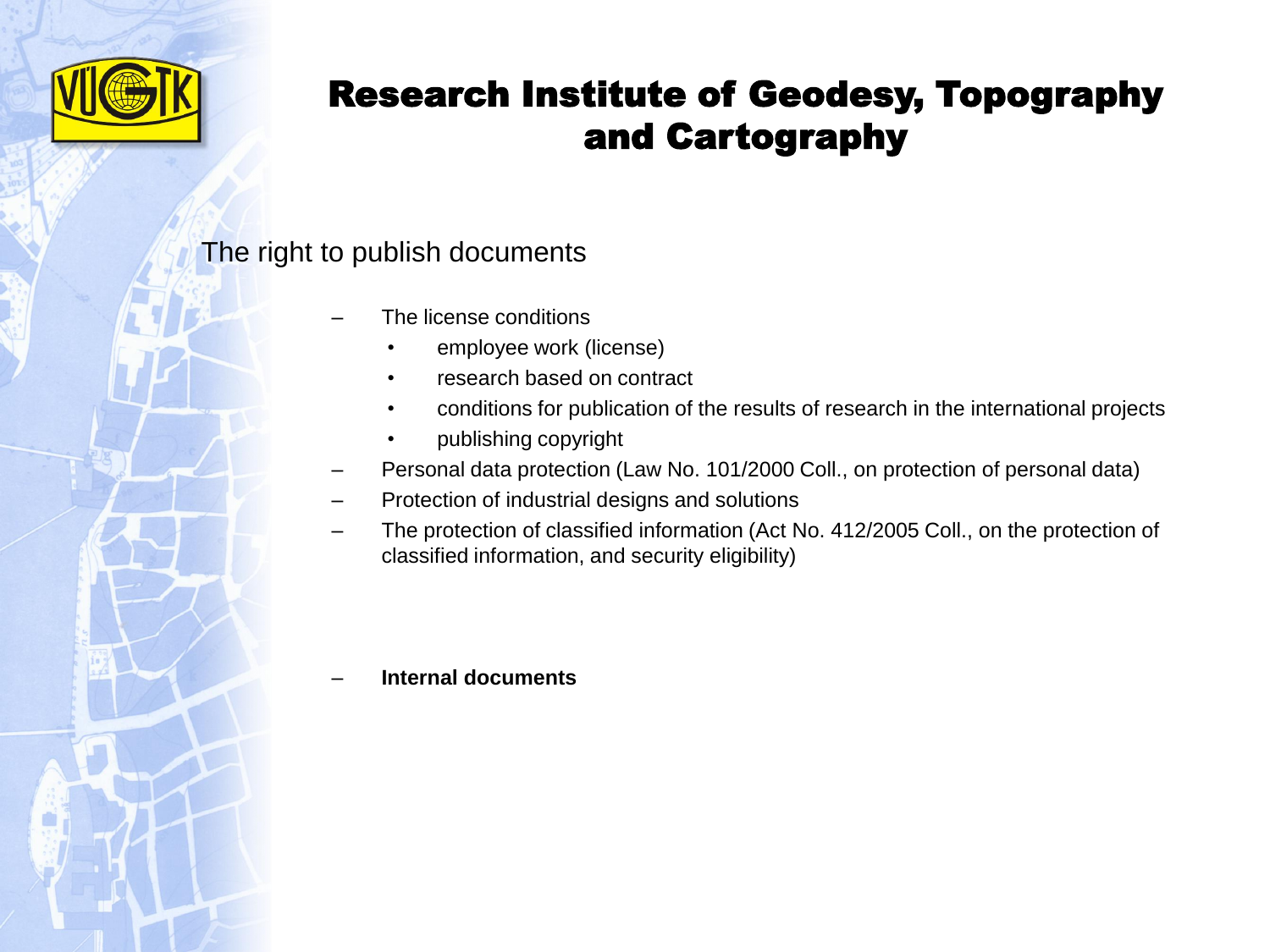

What we had to do for it (and we have still to do)

- **Decision to install institutional repository and NUSL in VÚGTK**  $\checkmark$
- **Signature of the Treaty for access to gray literature**  $\checkmark$
- **Design of structures (typology) deposit of the documents**  $\checkmark$
- **Technical (HW and SW) solutions**  $\checkmark$
- ❖ Implementation of the data model
- ❖ Creation oft search folders and template storage
- Testing / pilot plant
- Setting the publication rules and data harvesting
- Directive of the Director for the preservation and archiving of documents
- User training
- Settle of the license matters
- The introduction of the system and data implementation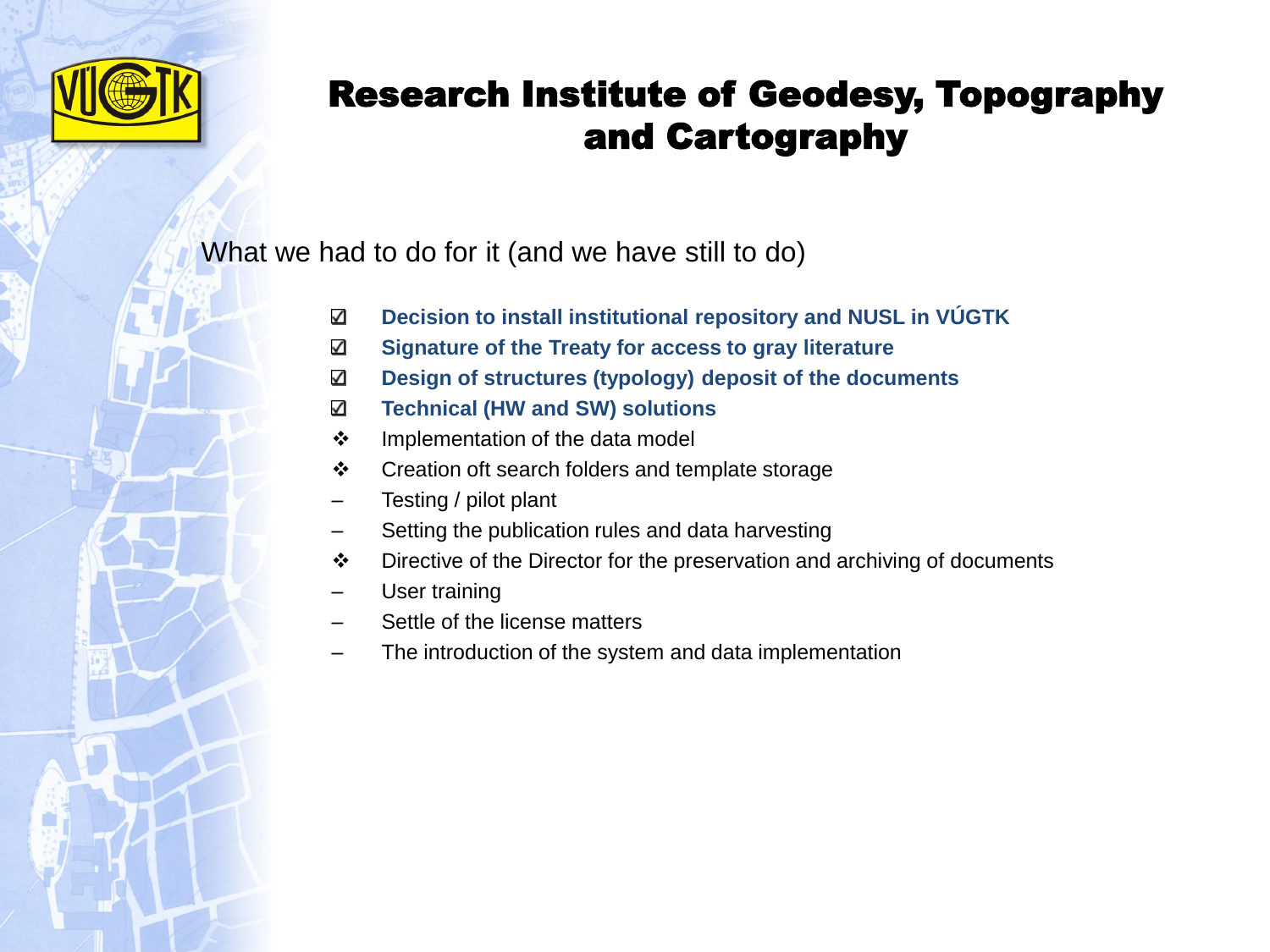

| <b>FILIAF</b>                        |            |          | 2011 |         | 2012 |     |     |     |         |     |             |      |     | 2013 |            |
|--------------------------------------|------------|----------|------|---------|------|-----|-----|-----|---------|-----|-------------|------|-----|------|------------|
| project                              |            |          |      |         |      |     |     |     |         |     |             |      |     |      |            |
| Name                                 | Begin date | End date | Oct. | Nov Dec | Jan  | Feb | Mar | Apr | May Jun | Jul | Aug Sep Oct | Nov. | Dec | Jan  | Feb Mar Ap |
| Analýza současného stavu             | 11/1/11    | 12/30/11 |      |         |      |     |     |     |         |     |             |      |     |      |            |
| Návrhy řešení publikace še 1/2/12    |            | 3/30/12  |      |         |      |     |     |     |         |     |             |      |     |      |            |
| Wběrové řízení HW                    | 5/14/12    | 6/29/12  |      |         |      |     |     |     |         |     |             |      |     |      |            |
| Nákup HW                             | 7/2/12     | 7/31/12  |      |         |      |     |     |     |         |     |             |      |     |      |            |
| Instalace SW                         | 8/1/12     | 8/31/12  |      |         |      |     |     |     |         |     |             |      |     |      |            |
| Příprava a podpis smlouvy  4/2/12    |            | 5/31/12  |      |         |      |     |     |     |         |     |             |      |     |      |            |
| Návrh typologie dokumentů 4/2/12     |            | 7/31/12  |      |         |      |     |     |     |         |     |             |      |     |      |            |
| Horizontální členění dokum 5/28/12   |            | 8/31/12  |      |         |      |     |     |     |         |     |             |      |     |      |            |
| Implementace datového m 9/3/12       |            | 10/15/12 |      |         |      |     |     |     |         |     |             |      |     |      |            |
| Vytvoření složek a šablon            | 10/16/12   | 11/30/12 |      |         |      |     |     |     |         |     |             |      |     |      |            |
| Testování a poloprovoz               | 12/3/12    | 1/31/13  |      |         |      |     |     |     |         |     |             |      |     |      |            |
| Zpracování směrnice ředitele 10/3/12 |            | 12/20/12 |      |         |      |     |     |     |         |     |             |      |     |      |            |
| Školení uživatelů                    | 11/1/12    | 1/31/13  |      |         |      |     |     |     |         |     |             |      |     |      |            |
| Licenční smlouvy                     | 11/1/12    | 1/31/13  |      |         |      |     |     |     |         |     |             |      |     |      |            |
| Zavedení systému a naplň 2/1/13      |            | 2/28/13  |      |         |      |     |     |     |         |     |             |      |     |      |            |
|                                      |            |          |      |         |      |     |     |     |         |     |             |      |     |      |            |



#### NUŠL Seminar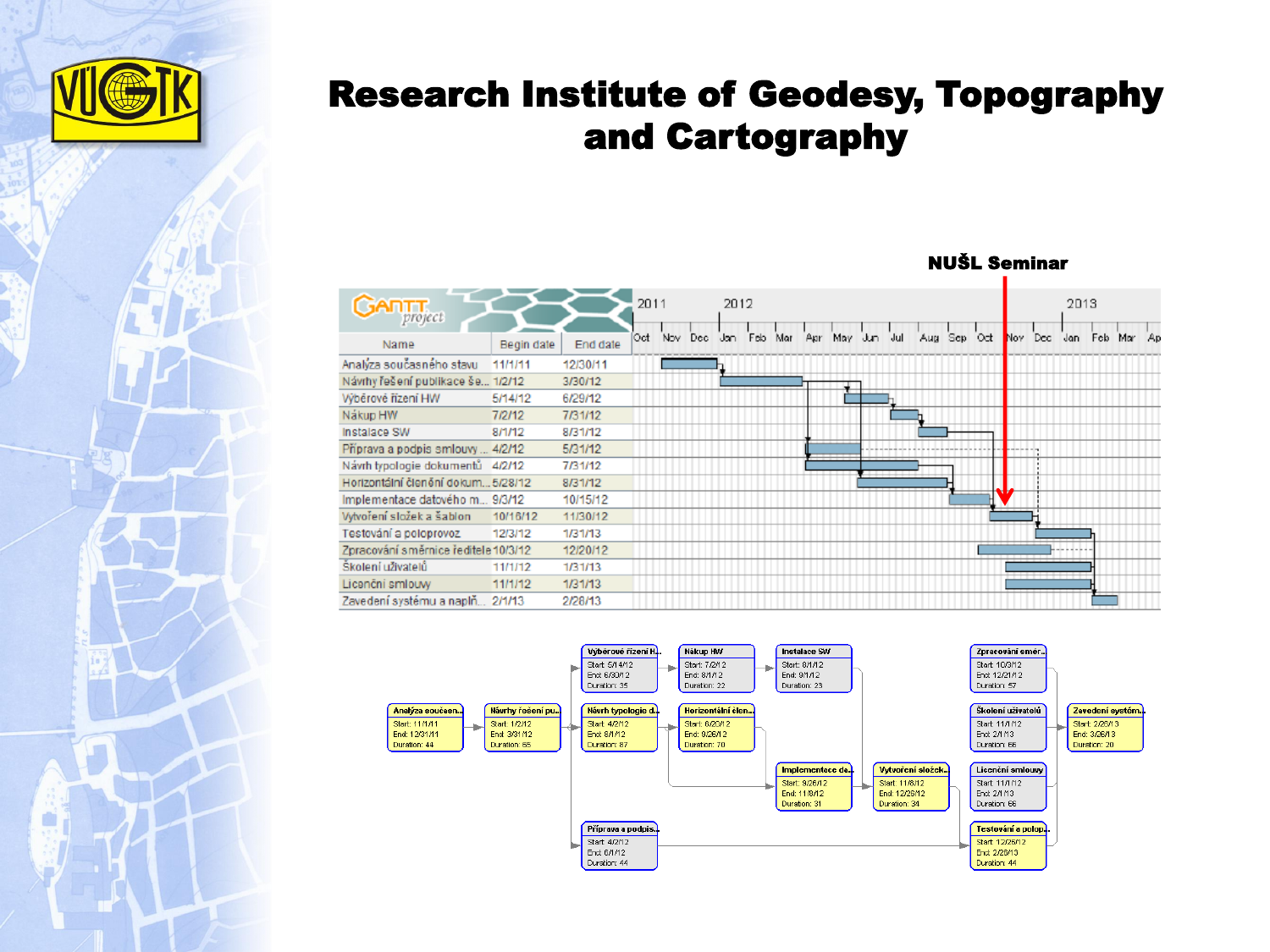

What must the institutional repository meet!

– Safely store and publish grey literature in compliance with standards for data exchange so that it can be further disseminated through national and international bases.

What we expect from the institutional repositories?

- Introduction of the system into the preservation and archiving of documents
- In the future, as well as effective and easier access to all archived documents
- In the framework of applied research project VUGTK with partners submitted proposal "Methodology and techniques for the identification and conservation of the Czech research results"